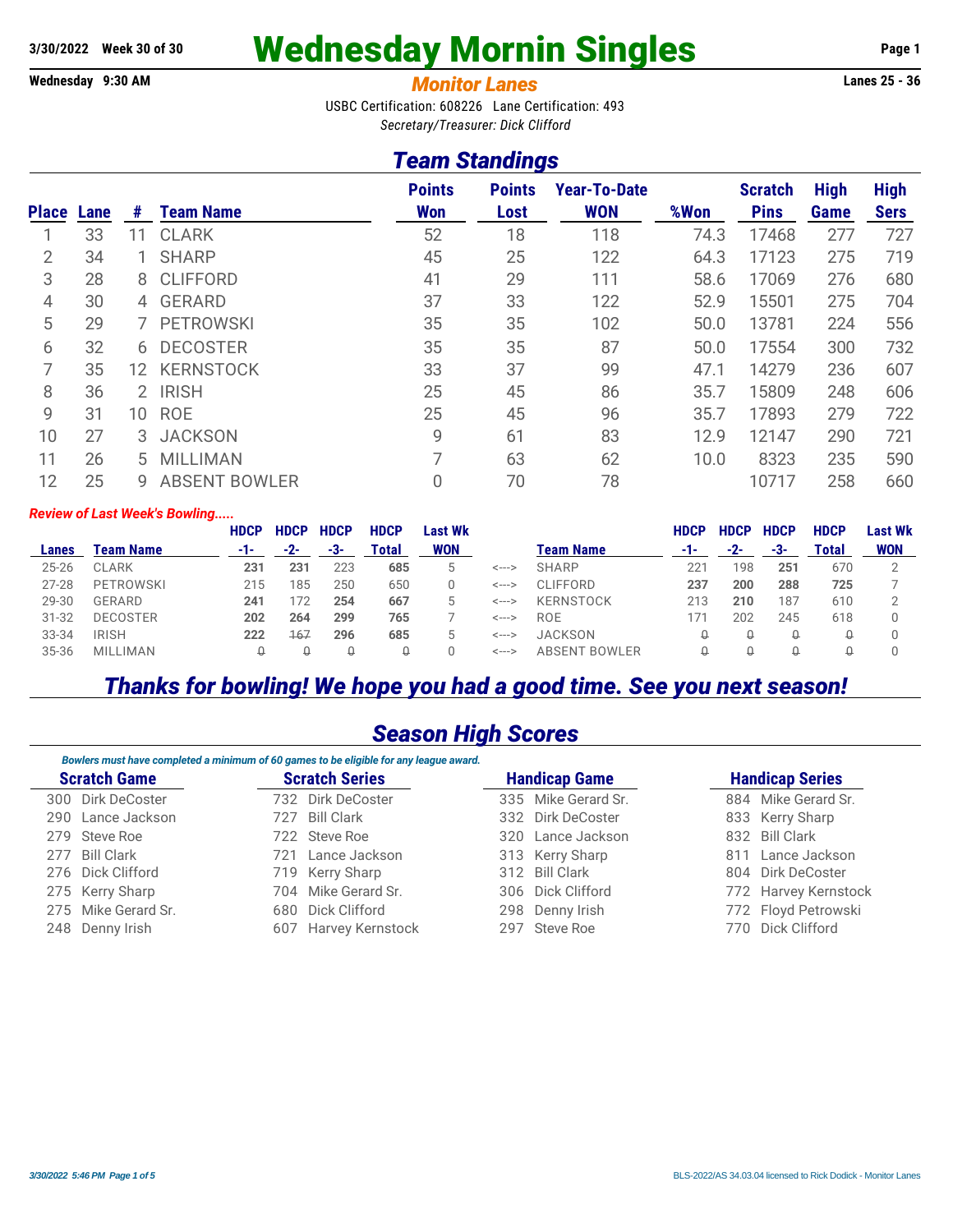**3/30/2022 Week 30 of 30 Wednesday Mornin Singles Page 2**

|                                             |                 |                                | <b>Last Week's Top Scores</b>   |                     |                                       |       |                      |                                |                     |                            |
|---------------------------------------------|-----------------|--------------------------------|---------------------------------|---------------------|---------------------------------------|-------|----------------------|--------------------------------|---------------------|----------------------------|
| <b>Scratch Game</b>                         |                 | <b>Scratch Series</b>          |                                 |                     | <b>Handicap Game</b>                  |       |                      | <b>Handicap Series</b>         |                     |                            |
| Dirk DeCoster<br>267                        |                 | 669 Dirk DeCoster              |                                 | 299                 | Dirk DeCoster                         |       |                      | 765 Dirk DeCoster              |                     |                            |
| 257<br>Dick Clifford                        | 632             | Dick Clifford                  | 296                             | Denny Irish         |                                       |       | 725                  | Dick Clifford                  |                     |                            |
| Denny Irish<br>247                          | 589             | <b>Bill Clark</b>              |                                 | 288                 | Dick Clifford                         |       |                      | 685                            | Denny Irish         |                            |
| <b>Steve Roe</b><br>224<br>562              |                 |                                | Kerry Sharp                     | 254                 | Mike Gerard Sr.                       |       |                      | <b>Bill Clark</b><br>685       |                     |                            |
| 555 Steve Roe<br>Kerry Sharp<br>215         |                 |                                | 251                             | Kerry Sharp         |                                       |       | 670                  | Kerry Sharp                    |                     |                            |
| Mike Gerard Sr.<br>202<br><b>Bill Clark</b> | 538             | Denny Irish<br>Mike Gerard Sr. |                                 |                     | 250 Floyd Petrowski                   |       |                      | 667                            | Mike Gerard Sr.     |                            |
| 199<br>Floyd Petrowski<br>181               | 511<br>443      | Floyd Petrowski                |                                 | 245<br>231          | <b>Steve Roe</b><br><b>Bill Clark</b> |       |                      | 650<br><b>Steve Roe</b><br>618 | Floyd Petrowski     |                            |
| 150 Harvey Kernstock                        |                 | 421 Harvey Kernstock           |                                 |                     | 213 Harvey Kernstock                  |       |                      | 610 Harvey Kernstock           |                     |                            |
| <b>Weekly Game Over Average</b>             |                 |                                |                                 |                     | <b>Weekly Series over Average</b>     |       |                      |                                |                     |                            |
| <b>Game - Avg=Difference</b>                |                 |                                |                                 |                     | <b>Series - Avg=Difference</b>        |       |                      |                                |                     |                            |
| $267 - 194 = 73$                            | Dirk DeCoster   |                                |                                 |                     | $669 - 582 = 87$                      |       | Dirk DeCoster        |                                |                     |                            |
| 247 - 175 = 72                              | Denny Irish     |                                |                                 |                     | $632 - 585 = 47$                      |       | <b>Dick Clifford</b> |                                |                     |                            |
|                                             |                 |                                | <b>Individual High Averages</b> |                     |                                       |       |                      |                                |                     |                            |
| 205.67 Steve Roe                            |                 | 202.45 Lance Jackson           |                                 |                     | 196.20 Dick Clifford                  |       |                      | 195.04 Dirk DeCoster           |                     |                            |
| <b>Bill Clark</b><br>194.09                 |                 | 190.26 Kerry Sharp             |                                 |                     | 175.66 Denny Irish                    |       |                      | 172.23 Mike Gerard Sr.         |                     |                            |
|                                             |                 |                                |                                 | <b>Team Rosters</b> |                                       |       |                      |                                |                     |                            |
| 1 - SHARP                                   |                 |                                |                                 |                     |                                       |       |                      |                                |                     |                            |
|                                             |                 |                                |                                 |                     |                                       |       |                      |                                | <b>High</b>         | <b>High</b>                |
| <b>Name</b>                                 |                 | <b>Avg HDCP</b>                |                                 | <b>Pins Gms</b>     | -1-                                   | $-2-$ | $-3-$                | <b>Total</b>                   | Game                | <b>Sers</b>                |
| <b>Kerry Sharp</b>                          | 190             | 36                             | 17123                           | 90                  | 185                                   | 162   | 215                  | 562                            | 275                 | 719                        |
| 2 - IRISH                                   |                 |                                |                                 |                     |                                       |       |                      |                                |                     |                            |
|                                             |                 |                                |                                 |                     |                                       |       |                      |                                | <b>High</b>         | <b>High</b>                |
| <b>Name</b>                                 | <b>Avg HDCP</b> |                                |                                 | <b>Pins Gms</b>     |                                       | $-2-$ | $-3-$                | <b>Total</b>                   | Game                | <b>Sers</b>                |
| Denny Irish                                 | 175             | 49                             | 15809                           | 90                  | 173                                   | 118   | 247                  | 538                            | 248                 | 606                        |
| <b>3 - JACKSON</b>                          |                 |                                |                                 |                     |                                       |       |                      |                                |                     |                            |
|                                             |                 |                                |                                 |                     |                                       |       |                      |                                | <b>High</b>         | <b>High</b>                |
| <b>Name</b>                                 |                 | <b>Avg HDCP</b>                |                                 | <b>Pins Gms</b>     | $-1-$                                 | $-2-$ | -3-                  | <b>Total</b>                   | <b>Game</b>         | <b>Sers</b>                |
| Lance Jackson                               | 202             | 25                             | 12147                           | 60                  |                                       |       |                      | 0                              | 290                 | 721                        |
| 4 - GERARD                                  |                 |                                |                                 |                     |                                       |       |                      |                                |                     |                            |
| <b>Name</b>                                 |                 | <b>Avg HDCP</b>                |                                 | <b>Pins Gms</b>     | $-1-$                                 | $-2-$ | -3-                  | <b>Total</b>                   | <b>High</b><br>Game | <b>High</b><br><b>Sers</b> |
| Mike Gerard Sr.                             | 172             | 52                             | 15501                           | 90                  | 189                                   | 120   | 202                  | 511                            | 275                 | 704                        |
| 5 - MILLIMAN                                |                 |                                |                                 |                     |                                       |       |                      |                                |                     |                            |
|                                             |                 |                                |                                 |                     |                                       |       |                      |                                | <b>High</b>         | <b>High</b>                |
| <b>Name</b>                                 |                 | <b>Avg HDCP</b>                |                                 | <b>Pins Gms</b>     | $-1-$                                 | $-2-$ | -3-                  | <b>Total</b>                   | Game                | <b>Sers</b>                |
| Dale Milliman                               | 173             | 51                             | 8323                            | 48                  |                                       |       |                      | $\mathbf 0$                    | 235                 | 590                        |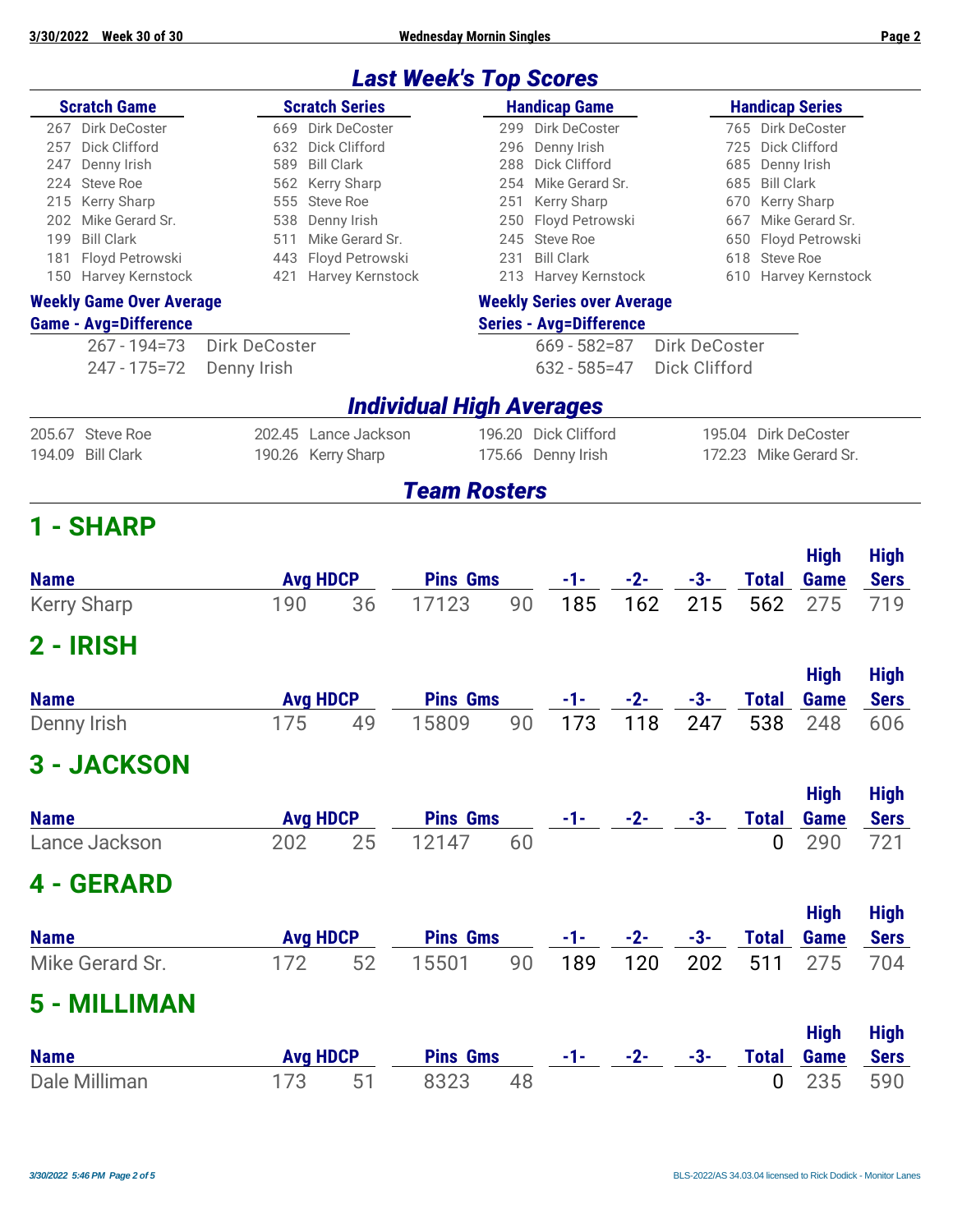## **6 - DECOSTER**

| <b>6 - DECOSTER</b>      |                        |                |                 |                |       |       |       |                     |                            |                            |
|--------------------------|------------------------|----------------|-----------------|----------------|-------|-------|-------|---------------------|----------------------------|----------------------------|
| <b>Name</b>              | <b>Avg HDCP</b>        |                | <b>Pins Gms</b> |                | $-1-$ | $-2-$ | $-3-$ | <b>Total</b>        | <b>High</b><br><b>Game</b> | <b>High</b><br><b>Sers</b> |
| <b>Dirk DeCoster</b>     | 195                    | 31             | 17554           | 90             | 170   | 232   | 267   | 669                 | 300                        | 732                        |
| <b>7 - PETROWSKI</b>     |                        |                |                 |                |       |       |       |                     |                            |                            |
| <b>Name</b>              | <b>Avg HDCP</b>        |                | <b>Pins Gms</b> |                | $-1-$ | $-2-$ | $-3-$ | <b>Total</b>        | <b>High</b><br>Game        | <b>High</b><br><b>Sers</b> |
| Floyd Petrowski          | 153                    | 69             | 13781           | 90             | 146   | 116   | 181   | 443                 | 224                        | 556                        |
| 8 - CLIFFORD             |                        |                |                 |                |       |       |       |                     |                            |                            |
| <b>Name</b>              | <b>Avg HDCP</b>        |                | <b>Pins Gms</b> |                | $-1-$ | $-2-$ | $-3-$ | <b>Total</b>        | <b>High</b><br><b>Game</b> | <b>High</b><br><b>Sers</b> |
| <b>Dick Clifford</b>     | 196                    | 30             | 17069           | 87             | 206   | 169   | 257   | 632                 | 276                        | 680                        |
| <b>9 - ABSENT BOWLER</b> |                        |                |                 |                |       |       |       |                     |                            |                            |
| <b>Name</b>              | <b>Avg HDCP</b>        |                | <b>Pins Gms</b> |                | -1-   | $-2-$ | $-3-$ | <b>Total</b>        | <b>High</b><br>Game        | <b>High</b><br><b>Sers</b> |
| <b>Absent Bowler</b>     | $\overline{0}$         | $\overline{0}$ | $\overline{0}$  | $\overline{0}$ |       |       |       | $\overline{0}$      | $\overline{0}$             | $\overline{0}$             |
| 10 - ROE                 |                        |                |                 |                |       |       |       |                     |                            |                            |
| <b>Name</b>              | <b>Avg HDCP</b>        |                | <b>Pins Gms</b> |                | -1-   | $-2-$ | $-3-$ | <b>Total</b>        | <b>High</b><br><b>Game</b> | <b>High</b><br><b>Sers</b> |
| <b>Steve Roe</b>         | 205                    | 22             | 17893           | 87             | 150   | 181   | 224   | 555                 | 279                        | 722                        |
| - CLARK<br>11            |                        |                |                 |                |       |       |       |                     |                            |                            |
| <b>Name</b>              | <b>Avg HDCP</b>        |                | <b>Pins Gms</b> |                | -1-   | $-2-$ | $-3-$ | <b>Total</b>        | <b>High</b><br><b>Game</b> | <b>High</b><br><b>Sers</b> |
| <b>Bill Clark</b>        | 194                    | 32             | 17468           | 90             | 199   | 199   | 191   | 589                 | 277                        | 727                        |
| <b>12 - KERNSTOCK</b>    |                        |                |                 |                |       |       |       |                     |                            |                            |
| <b>Name</b>              |                        |                | <b>Pins Gms</b> |                | $-1-$ | $-2-$ | $-3-$ |                     | <b>High</b>                | <b>High</b>                |
| <b>Harvey Kernstock</b>  | <b>Avg HDCP</b><br>158 | 64             | 14279           | 90             | 150   | 147   | 124   | <b>Total</b><br>421 | Game<br>236                | <b>Sers</b><br>607         |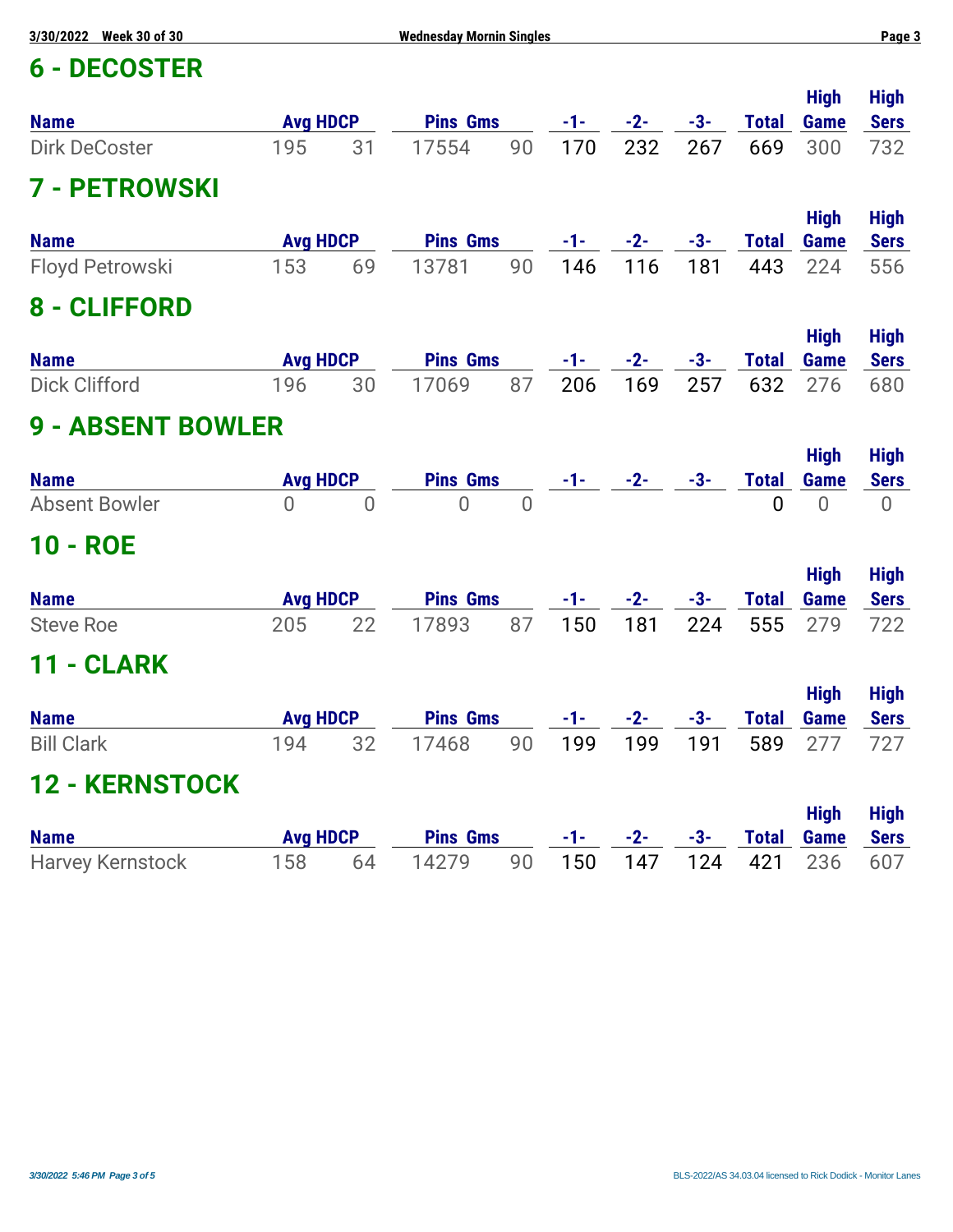#### *This Week's Statistics*

|                                   | <b>Men</b>              |
|-----------------------------------|-------------------------|
| How many people bowled            | 9                       |
| Number of games bowled            | 27                      |
| Actual average of week's scores   | 182.22                  |
| How many games above average      | 12                      |
| How many games below average      | 15                      |
| Pins above/below average per game | 0.22                    |
| How many people raised average    | 4                       |
| by this amount                    | 0.42                    |
| How many people went down         | 5                       |
| by this amount                    | $-0.34$                 |
| League average before bowling     | 182.33                  |
| League average after bowling      | 182.32                  |
| Change in league average          | 0.00                    |
|                                   |                         |
| 800s                              |                         |
| 775s                              |                         |
| 750s                              |                         |
| 725s                              |                         |
| 700s                              |                         |
| 675s                              | --                      |
| 650s                              | 1                       |
| 625s                              | 1                       |
| 600s                              | --                      |
| 575s                              | 1                       |
| 550s                              | $\overline{2}$          |
| 525s                              | 1                       |
| 500s                              | 1                       |
| 475s                              |                         |
| 450s                              |                         |
| 425s                              | 1                       |
| 400s                              | 1                       |
| below 400                         |                         |
| 300s                              |                         |
| 275s                              | --                      |
| 250s                              | $\overline{\mathbf{c}}$ |
| 225s                              | $\overline{\mathbf{c}}$ |
| 200s                              | 4                       |
| 175s                              | 7                       |
| 150s                              | 6                       |
| 125s                              | $\overline{c}$          |
| 100s                              | 4                       |
| below 100                         | --                      |